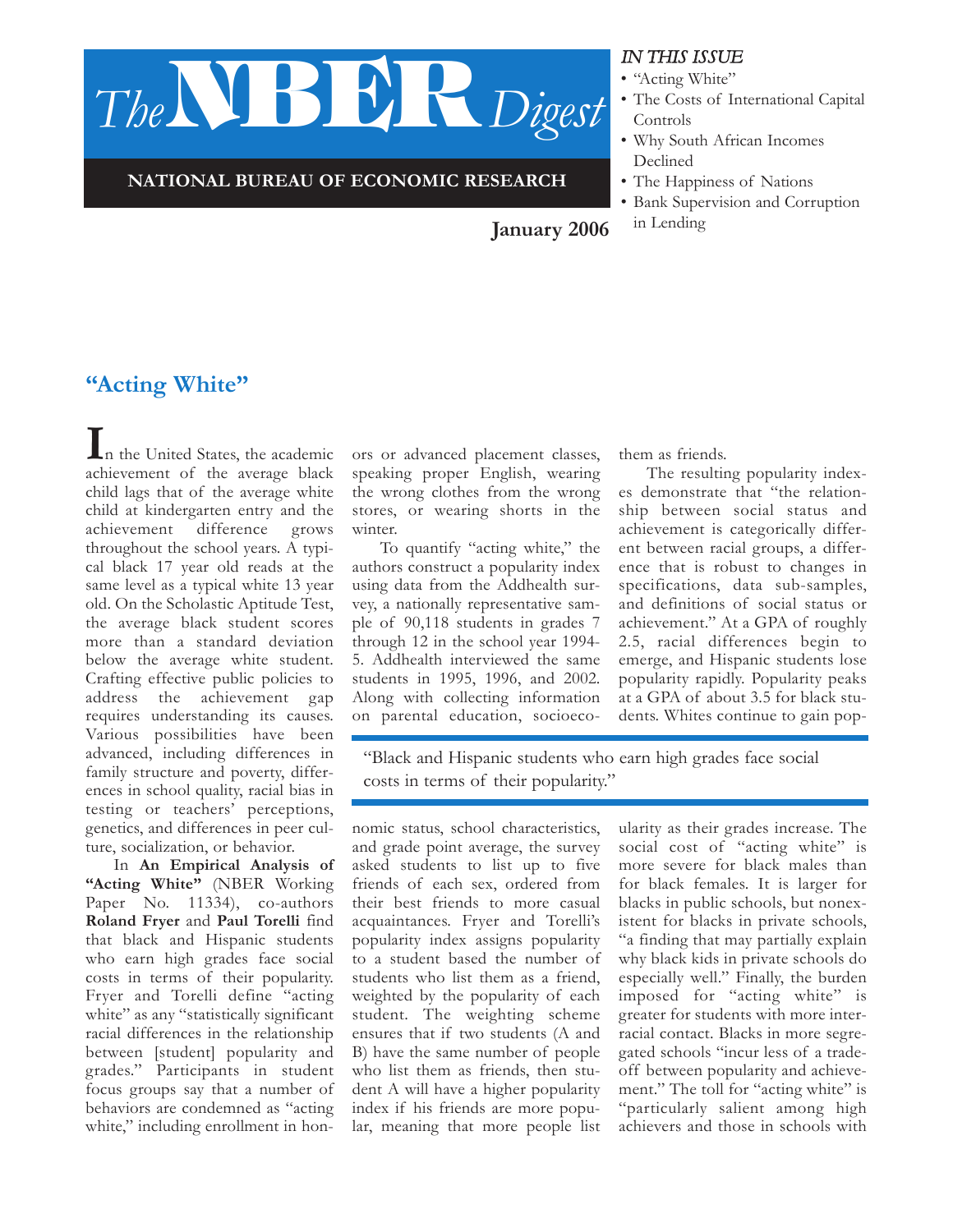more interracial contact."

The authors find that two of the most common explanations for black underachievement — that white society holds talented blacks back so much that they develop coping devices that limit their striv-

ing for academic success, and that blacks sabotage their high achieving peers — fail to explain the fact that academically excellent students of all races retain their popularity at segregated and private schools. Fryer and Torelli conclude that the patterns in their data accord best with a model in which investments in education are thought to be indicative of an individual's opportunity costs of peer group loyalty.

— Linda Gorman

### **The Costs of International Capital Controls**

**D**uring much of the 1990s it was widely accepted that countries would achieve greater economic growth if they relaxed their "capital controls," a reference to various laws and regulations that restrict foreign investments in such areas as stock markets, banks and domestic firms. Then, in the late 1990s, the Asian financial crisis hit. And, it seemed that the countries that suffered the most were the ones whose laws recently had been changed to make it easier for foreign investors to move money into and out of their markets. In the aftermath of the crisis, conventional wisdom shifted to embrace a view that maybe some types of capital controls were not so bad after all.

NBER Research Associate **Kristin Forbes** argues, however, that a closer look reveals that capital controls have significant economic costs. She believes policymakers have become increasingly reluctant to criticize controls because they previously lacked clear evidence of their detrimental effects. In **The Microeconomic Evidence on Capital Controls: No Free Lunch** (NBER Working Paper No. 11372), Forbes reinvigorates the argument in favor of financial liberalization by drawing on an abundance of microeconomic analysis showing the many ways in which inhibiting the crossborder flow of money damages domestic economies.

Forbes said the problem with previous efforts to justify the lifting

of capital controls is that they looked for evidence of large effects on the entire country — a "macroeconomic" approach — rather than looking at a variety of "individual experiences and specific effects" or a "microeconomic approach." So, instead of focusing on how capital controls affect entire economies, such as in their growth rates, Forbes

"These widespread effects of capital controls suggest that even though they may yield limited benefits in certain circumstances, they also have substantial and often unexpected economic costs," Forbes concludes. "Capital controls are no free lunch."

In fact, Forbes found that if there is a downside to lifting the

"These widespread effects of capital controls suggest that even though they may yield limited benefits in certain circumstances, they also have substantial and often unexpected economic costs."

looked for evidence of more discrete impacts, such as on certain types of companies or groups of investors.

What she found was a host of economic studies demonstrating the many ways that capital controls can weaken economies and how lifting them leads to substantial improvements. Forbes observes that, among other things, restricting foreign investment increases financing costs by reducing the amount of capital available to domestic firms. Controls also prompt corporations to engage in a variety of market-distorting behaviors designed to minimize the costs of the controls or to evade them altogether. In addition, capital controls encourage inefficiency by insulating markets from competition. And, they can be difficult and costly to enforce, even in countries with strong government institutions.

restrictions, it may be attributable to the perverse effect of the controls themselves. Liberalization can make life more difficult for companies that enjoyed preferential treatment under the old protectionist schemes or for companies that already had found various ways to evade the controls.

But liberalization appears to be a clear win for small companies. For example, Forbes points to a study finding that when publicly listed domestic firms become eligible for foreign ownership, their stock prices improve dramatically. She also cites evidence that lifting capital controls makes it much easier for small firms to get the investment they need to expand their operations. "This impact of capital controls on small firms can be particularly important for some emerging markets in which small and new firms are often important sources of job creation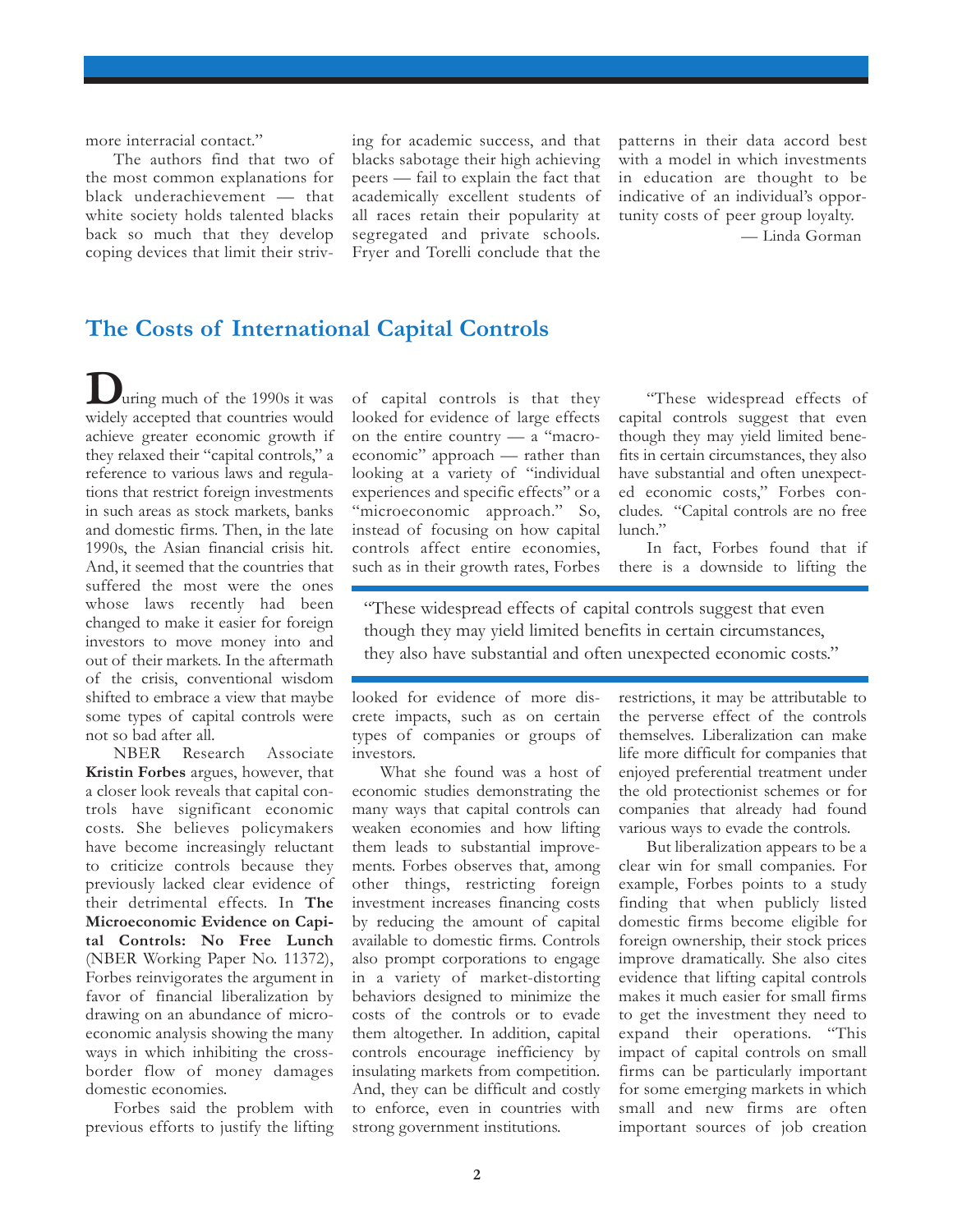and economic growth," she writes.

Studies looking at the effect of capital controls in particular countries and at the company level also support the idea that they are bad for business. For example, capital controls enacted in Chile in the 1990s, often cited as protecting the country from the jarring impacts of globalization, had a considerable downside. Forbes points out that when capital controls were in place in Chile, smaller firms paid a steep price as the evidence indicates that "investment growth" flowing to small companies "plummeted."

Capital controls also tend to skew corporate behavior in ways that ultimately stymie investment. One study found that as U.S.-based multinational firms try to avoid being penalized by capital controls, the net effect of such behavior is to shrink investments in foreign markets by 13 to 16 percent. Meanwhile, in Russia, capital controls have prompted domestic firms to embrace a variety of evasive tactics, such as creating fictitious enterprises and import contracts to disguise transactions, which, Forbes notes, have "increased corruption and lowered economic efficiency."

Forbes acknowledges that since this paper focuses "on individual experiences and/or specific effects of capital controls," it's fair to question whether her analysis can be the basis of a generalized argument in favor of financial market liberalization. But she considers the cumulative weight of the evidence to "present a series of convincing results on the effect of capital controls and the benefits from capital account liberalizations."

— Matthew Davis

#### **Why South African Incomes Declined**

South Africans are worse off than they were before the end of apartheid, at least as measured by real incomes. In **Incomes in South Africa Since the Fall of Apartheid** (NBER Working Paper No. 11384), coauthors **Murray Leibbrandt, James Levinsohn,** and **Justin McCrary** document that decline and attempt to explain what has happened. They show that average incomes of South African men and women fell by about 40 percent between 1995 and 2000, and note that there has been little improvement since then. These researchers explore income patterns in the South African economy overall and in specific groups, such as men and women, older and younger workers, and whites and blacks. Their focus is on economic well being as measured by income, rather than on other ways of evaluating social welfare, including measurement of political freedom.

The change in income is most pronounced in the lower half of the income distribution and has disproportionately affected younger workers, women, and blacks. For men in the bottom 5 percent of the income distribution, total real income in 2000 was about half the level of 1995. In the tenth through the seventy-fifth percentile, incomes were about one third lower than in 1995. For those in the top 10 percent, incomes declined by about one-seventh. For women, the results are very similar, although above the ninetieth percentile, women fare slightly better than men, with roughly constant real incomes. In 1995, white South African men were paid 98 percent more than black sources, they show that rather than a change in the "endowments" of workers, such as education and skills, it was the change in returns on these endowments that provides the underlying explanation for declining income.

Skill-biased technical change is generally thought to have contributed to stagnation of real wages for lower skilled workers in other countries around the world in the past decade. But a 40 percent decline in real incomes in such a short span of time

"Average incomes of South African men and women fell by about 40 percent between 1995 and 2000, and that there has been little improvement since then."

men. By 2000, this discrepancy had grown to 118 percent — a difference of 20 percentage points. Black and white women saw the analogous gap grow by 40 percentage points.

The decline in income may reflect a slack labor market and skillbiased technical change, the authors explain. Using a variety of statistical techniques and a range of data is a highly unusual event. In South Africa's case, the effect has been exacerbated by the economy's poor economic performance and the large amount of slack in the labor market, which has put downward pressure on real wages. Unemployment was already high in South Africa in 1994. In 1995-2000, while the number of job seekers rose by 5-6 million, net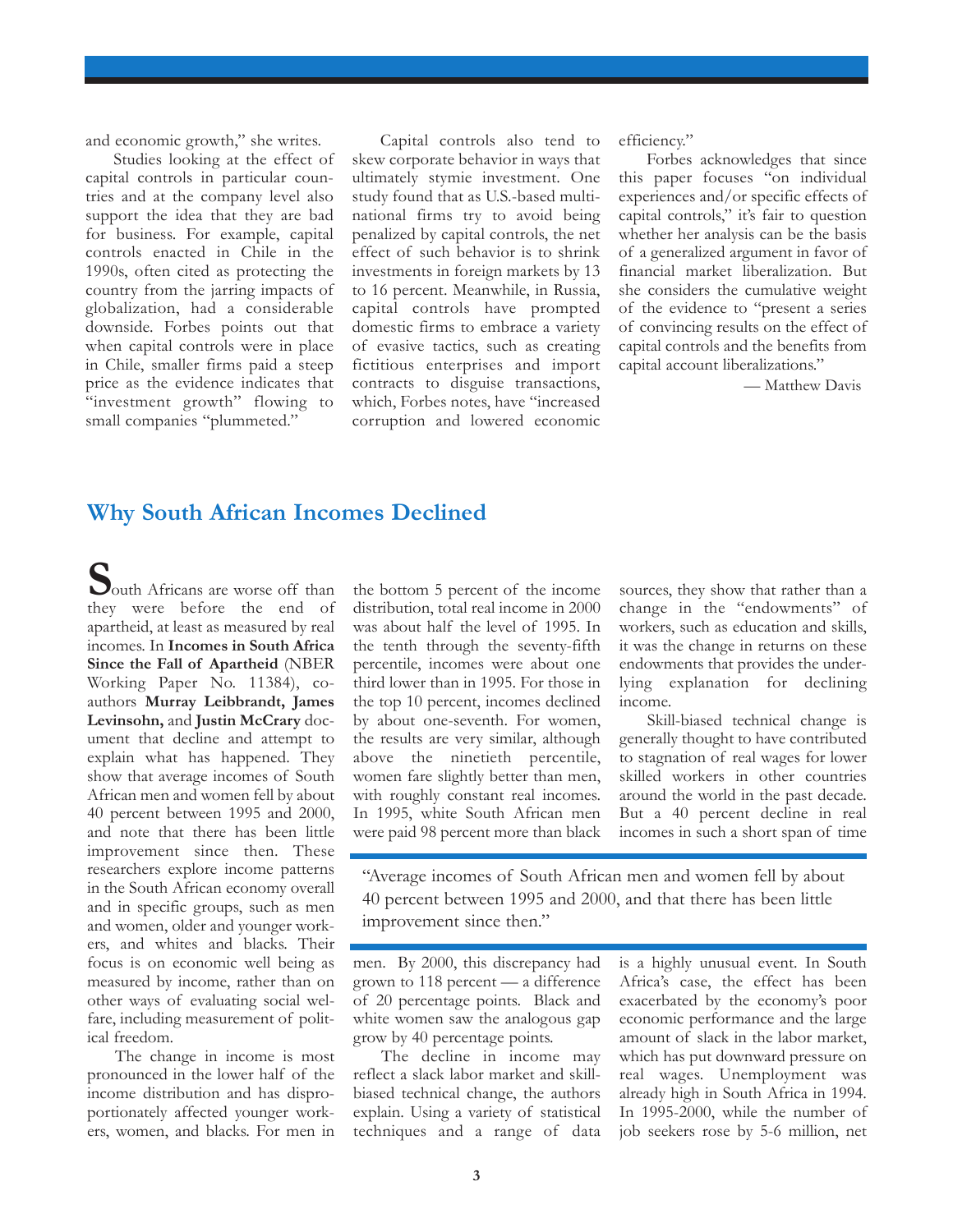job creation was only in the range of 1.5 to 2 million. Labor, and particularly lower-skilled labor, has been entering the market faster than it could be absorbed, putting downward pressure on wages. Blacks have suffered because their education levels are lower following the discrimination of the apartheid era.

South Africa's reengagement with the world economy, after relative isolation during the period of antiapartheid trade sanctions, may have added to the downward pressure on

the incomes of lower skilled workers. Younger workers — from 18 to their early 30s — and women have suffered because of lower skill levels and less-established positions in the workforce than older workers and men.

The researchers emphasize that, in spite of these plausible explanations, the drop in South African incomes is not fully understood. But there are some implausible explanations that they can dismiss. They include the notion that high-skilled

and high-earning white workers left the country after the African National Congress came to power in 1994, or that the data are somehow faulty. Nor was it the case that the most able workers were no longer among those reporting positive incomes. The controversial nature of the paper's claims emphasizes the need for more research to better understand the declines documented, the authors stress.

— Andrew Balls

#### **The Happiness of Nations**

raditionally, economists and  $\prod$ <sub>raditionally, economists and others measure a nation's progress</sub> and prosperity by looking at Gross Domestic Product (GDP), that is, the total output of good and services a country produces for its own inhabitants or for sale to other nations. There is a growing tendency, however, for economists to consider another measure, Gross National Happiness.

"For the wealthy countries of the world, though not the developing countries, our instinct is that it would be a mistake in the twenty-first century to focus excessively on ways to raise the level or growth rate of GDP," write **David Blanchflower** and **Andrew Oswald** in **Happiness and the Human Development Index: The Paradox of Australia** (NBER Working Paper No. 11416). "The industrialized countries should … use a broader conception of wellbeing than the height of a pile of dollars." As economies get richer, they can afford to question the need for further riches. In a country where people are starving, economic growth remains regarded as a vital objective to overcome hunger and other poverty problems.

One of the best-known attempts to move away from a simple reliance on GDP as a measure of welfare is the Human Development Index (HDI) of the United Nations. Published every year, the HDI is a score that amalgamates three indicators: lifespan, educational attainment, and adjusted real income.

In this paper, Blanchflower and Oswald question the soundness of this measure when the 2004 Human Development Report places Australia at third in the world, ahead of all the other English-speaking countries. The top-ten countries, in order according to that index, are: Norway, Sweden, Australia, Canada, Netherlands, Belgium, Iceland, United States, Japan, and Ireland.

The HDI, the authors note, is a mechanical criterion. "It does not capture the contentment or psychoincorrect. Rather, their stated goal is to improve upon the traditional narrow economic focus on real income and growth. In that regard, they draw on recent academic literature exploring the "economics of happiness," studies that make use of how people in different countries rate their own happiness or well being. The authors suspect that HDI data and subjective well-being data could play complementary roles.

Using new data on approximately 50,000 randomly sampled individuals from 35 nations in 2002, Blanchflower and Oswald show that Australians have some of the lowest levels of job satisfaction in the world. Only Japan, Taiwan, and six East European nations (including Russia) do worse in this regard.

"As economies get richer, they can afford to question the need for further riches. In a country where people are starving, economic growth remains regarded as a vital objective to overcome hunger and other poverty problems."

logical state of individuals," that is, their mental well being. "Emotion surely ought to play a role in a measure of human well being," they write. Their goal is not to establish that the HDI measure of human well being is

Moreover, in a sub-sample of English-speaking nations where the common language should help such subjective measures to be more reliable, Australia performs poorly on a range of four other happiness indi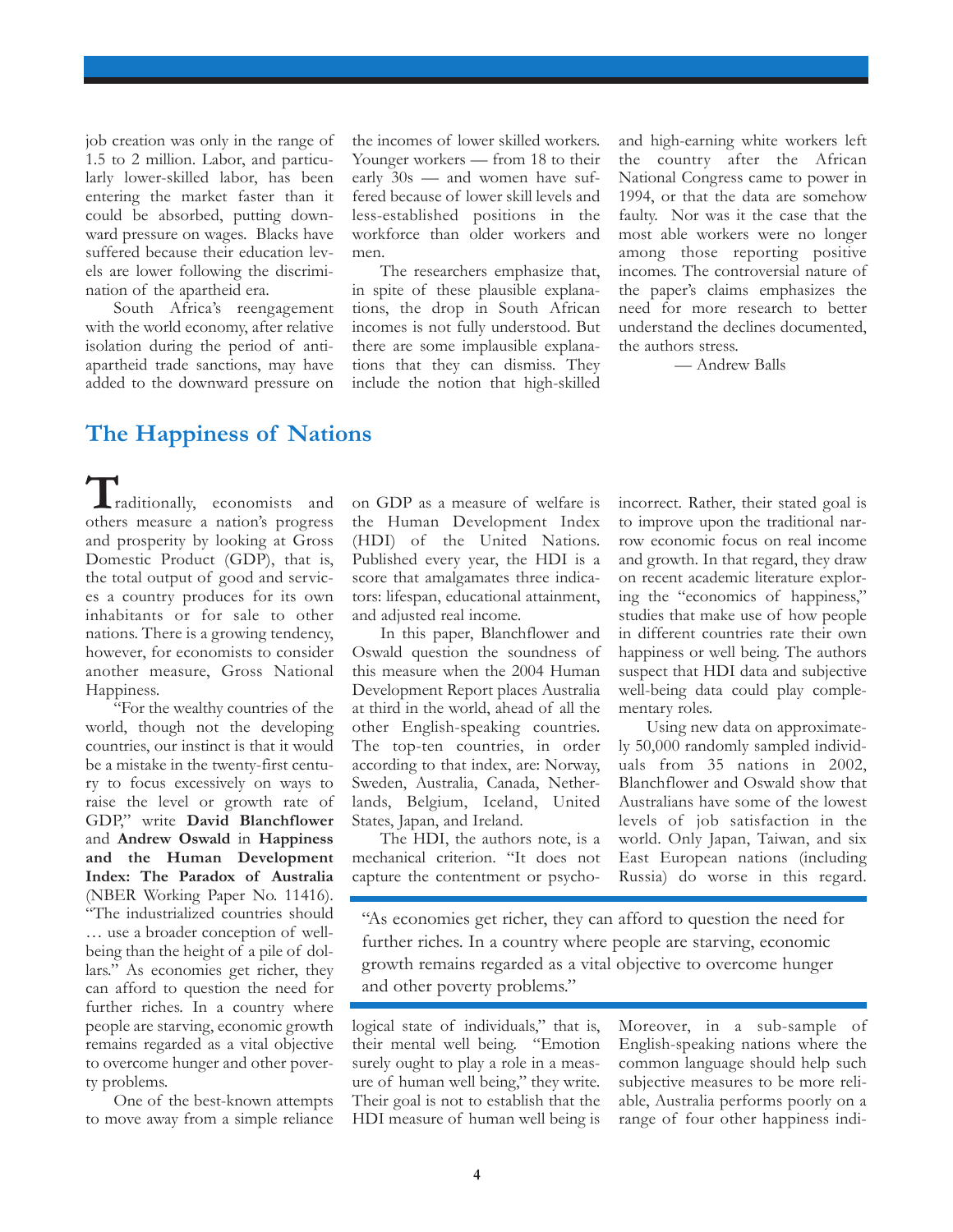cators. The authors note that comparisons of people's answers regarding happiness in one country to answers to the same questions in another country is "probably hazardous" because of different languages and cultures that may cause biases in such happiness surveys.

In the "world league table" on happiness, Australia performs respectably in these four categories outside of job satisfaction. Ranking the 35 nations by all five categories, Australians place their happiness level at 5.39 on a scale that runs from a low of one to a high of seven, making it the twelfth happiest country in this sample. By comparison, Austria has a value of 5.54, Brazil 5.42, Switzerland 5.51, and the United States 5.52.

Happiness measures, Blanchflower and Oswald add, "can tell politicians and others how citizens value the different effects upon wellbeing of diverse influences such as

unemployment, the divorce rate, real income, friendship, traffic jams, crime, health, and much else. If we can learn to exploit the power of statistical happiness equations, it should be possible to make public policy choices in a more coherent way than before."

Some recent findings from statistical happiness research include the following, the authors note in their paper:

- 1. For a person, money does buy a reasonable amount of happiness. But it is useful to keep this in perspective. Very loosely, for the typical individual, a doubling of salary makes a lot less difference than life events like marriage.
- 2. Nations as a whole, at least in the West, do not seem to get happier as they get richer.
- 3. Happiness is U-shaped in age that is, it falls off for a while, then stabilizes, and rises later in

life. Women report higher wellbeing than men. Two of the biggest negatives in life are unemployment and divorce. More educated people report higher levels of happiness, even after taking account of income.

- 4. At least in industrial countries such as France, Britain, and Australia, the structure of a happiness equation looks the same.
- 5. There is adaptation. Good and bad life events wear off — at least partially — as people get used to them.
- 6. Comparisons matter a great deal. Reported well being depends on a person's wage relative to an average or "comparison" wage. Wage inequality depresses reported happiness in a region or nation. But the effect is not large.

— David R. Francis

## **Bank Supervision and Corruption in Lending**

lthough banks provide a sub-**A**stantial proportion of external finance to enterprises around the globe, there had been no studies of whether international differences in bank supervision influence the obstacles that corporations face in raising external finance. International financial institutions — such as the Basel Committee, International Monetary Fund, and World Bank — promote the development of powerful bank supervisory agencies with the authority to monitor and discipline banks. Yet, there is no cross-country evidence to support these recommendations, nor is there evidence on the general question of which bank supervisory policies will facilitate efficient corporate finance.

In **Bank Supervision and**

**Corruption in Lending** (NBER Working Paper No. 11498), coauthors **Thorsten Beck, Asli Demirgüç-Kunt,** and **Ross Levine** provide the first assessment of the relationship between bank supervisory policies and the degree to which corruption in lending impedes the ability of firms to raise external finance. Three general theories of government regulation provide a natural framework for understanding the findings of the authors' research.

The first theory holds that strong official supervision of banks can improve their corporate governance. Known as the "supervisory power view," this theory holds that private agents frequently lack the incentives and capabilities to monitor powerful banks. It assumes that

governments have both the expertise and the incentives to ameliorate market imperfections and improve the governance of banks.

An alternative theory, the "political/regulatory capture view," argues that politicians and supervisors do not maximize social welfare; they instead maximize their own private welfare. Thus, if bank supervisory agencies have the power to discipline non-compliant banks, then politicians and supervisors may use this power to induce banks to divert the flow of credit to politically connected firms.

Finally, the "private empowerment view" argues that bank supervisory policies should focus on enhancing the ability and incentives of private agents to overcome information and transaction costs,